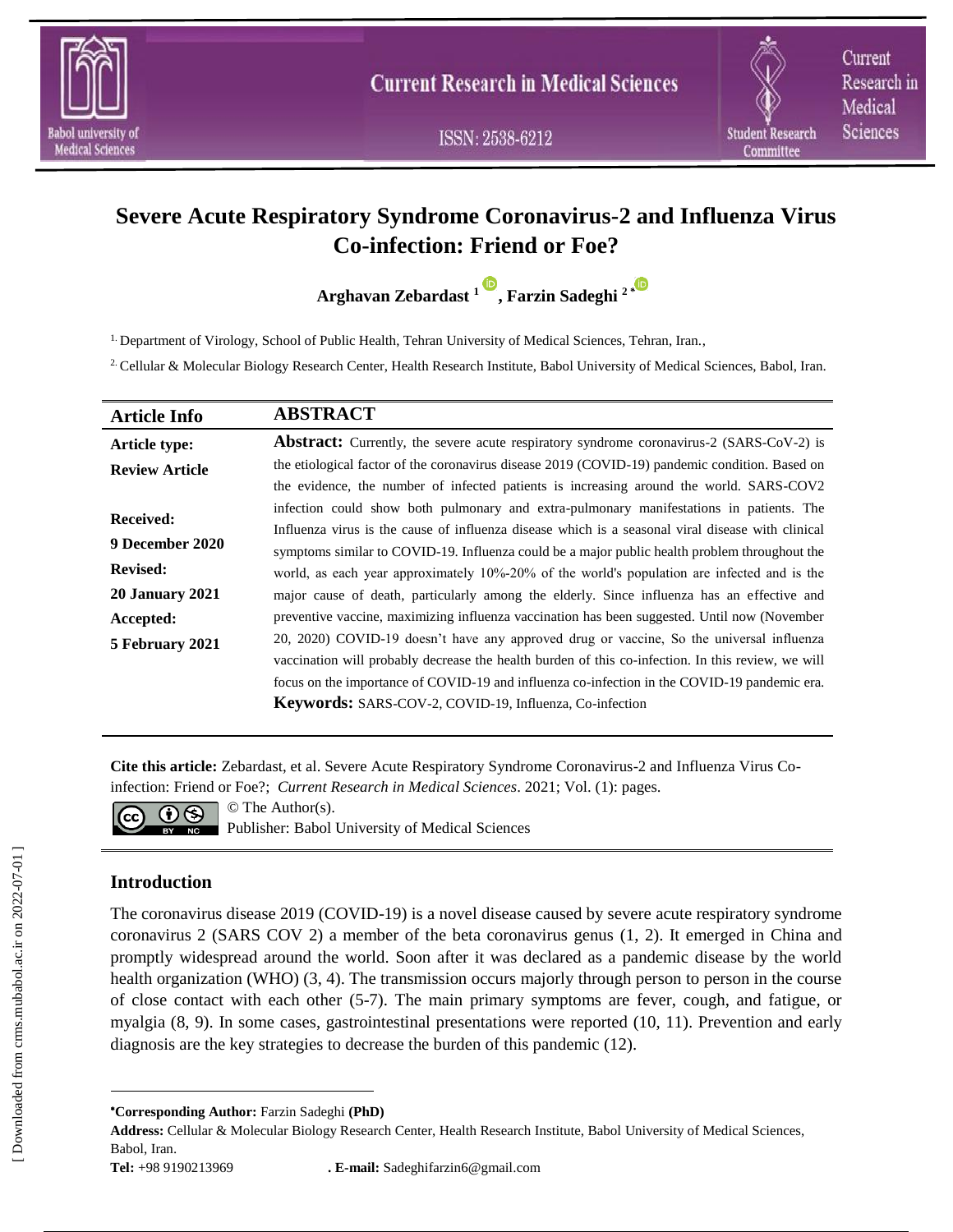Influenza is a seasonal, highly transmissible viral disease and its activity peaked in the Northern hemisphere in the autumn and winter months (13, 14). The clinical manifestations of influenza syndrome is characterized by fever, headache, cough, sore throat, myalgia, chills, nasal congestion, generalized weakness, and loss of appetite remain for 14 days(15, 16). Vaccines are the most cost-effective preventive measure, which reduces the risk of influenza infection (17-19).

At the time of the COVID-19 pandemic, the number of patients who co-infected with SARS-CoV-2 and the influenza virus in some areas may be increased as the flu season arrives, so the COVID-19-influenza co-infection serves as a major concern for public health. In this review we decided to clarify the importance of this co-infection.

#### **SARS-CoV-2 infection**

SARS-COV-2 is a new member of human coronavirus, which was initially identified in Wuhan, China in December 2019(20). World health organization declared "COVID-19" as the name of SARS-COV-2 disease on 11 February 2020(21). As COVID-19 promptly infected many people around the world, this outbreak quickly becomes a global health emergency with 50,676,072 confirmed cases and 1,261,075 deaths reported to date (22, 23).

Different members of the coronavirus family show variable clinical manifestations due to structural differences in virus proteins, affecting tropism and replication (24, 25). Coronaviruses surface spike (S) protein is responsible for virus entry to target cells by interacting with cell receptors, angiotensinconverting enzyme-2 (ACE2) (26, 27). Angiotensin-converting enzyme-2 expresses on various cells including, lung (28), liver cholangiocyte, kidney, testis, colon, esophagus keratinocytes, brain, heart, and bladder (29-31). Binding of S-protein to ACE2 contributes directly to viral pathogenesis (32). Upon viral binding to ACE2, the virus may be entering to cell and the positive-sense viral genomic RNA is then translated by the host cell, yielding the viral replication machinery and infection (33).

SARS-COV-2 infection is divided into three stages: stage I, an asymptomatic incubation period with or without detectable virus; stage II, symptomatic period but not severe and the virus is detectable; stage III, the symptomatic stage with high viral load and severe respiratory manifestations (34). After initial coronavirus infection, immune responses provoke to controlling the viral infection. Genetic differences could be accounted for various immune responses among individuals (34)

The main clinical symptoms of patients are fever, cough, and fatigue, or myalgia (9). Some patients show gastrointestinal presentations like vomiting and diarrhea (10, 35, 36). Whereas some of them have neurological symptoms like unstable walking and headache (37, 38). So, SARS-COV2 infection could show both pulmonary and extrapulmonary manifestations in patients (39, 40).

## **Influenza virus infection**

The Influenza virus is a member of the Orthomyxoviridae family, which contains negative-sense singlestranded RNA with eight segment genome tightly enclosed by nucleoprotein (41). The haemagglutinin (HA) and the neuraminidase (NA), are the two main superficial glycoproteins that protruded above the viral envelope (42). Haemagglutinin initiates infection by attaching the virus to sialic acid (SA) or other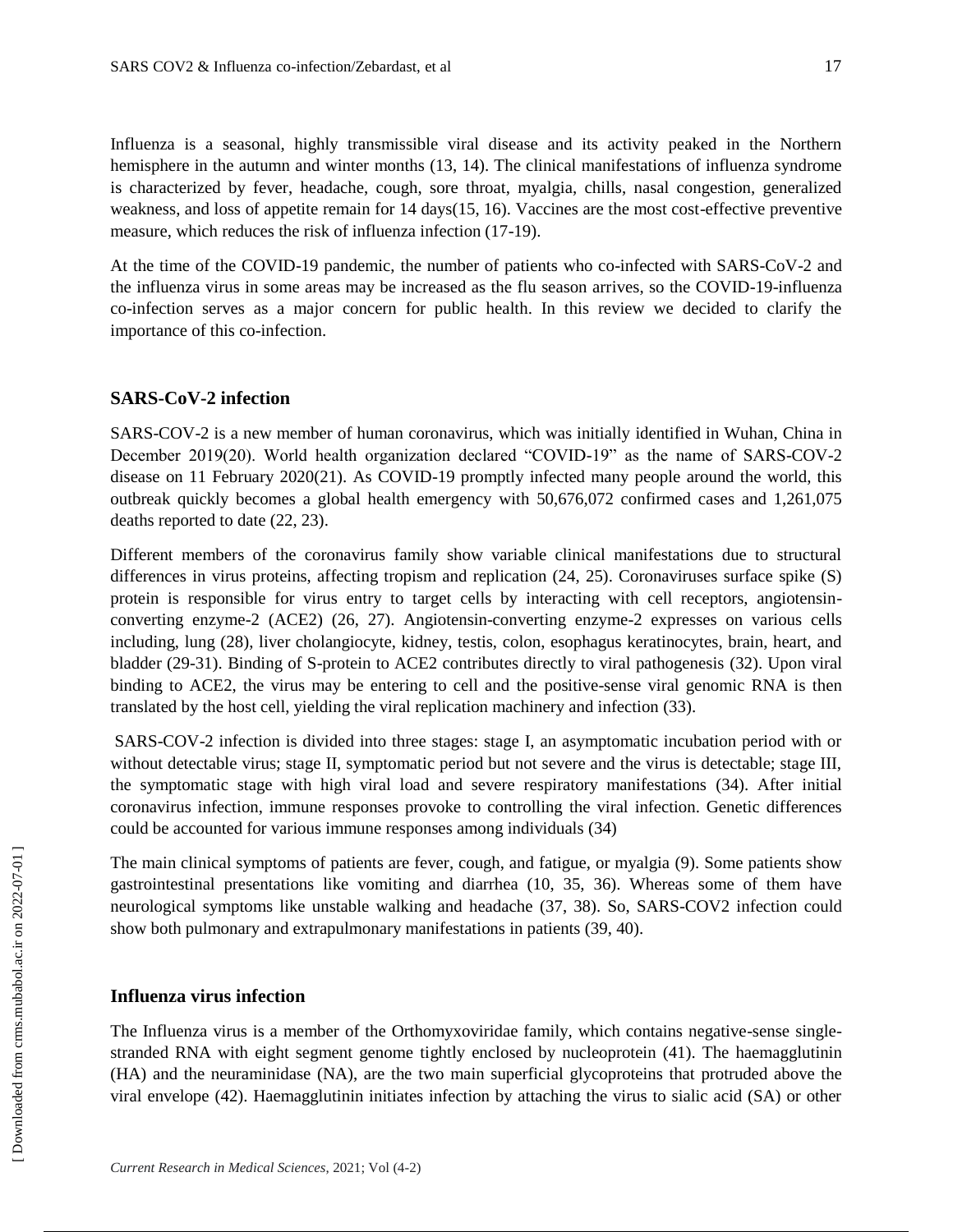receptors on the surface of target cells and has a key role in endocytic membrane fusion (43, 44). While NA plays an essential role in the final stage of infection by its receptor destroying function (45, 46).

Influenza viruses enter the host bodies through the oral or nasal cavities (47). These viruses initially encounter by the mucosa that covers the respiratory tract. If the virus could be reached the mucous layer, it will then attach and invade the respiratory epithelial cells (48-50). Influenza viruses can infect diverse host species, including humans, swine, and poultry (51). Three main types of influenza viruses are (A, B, and C), that are among the most common causes of human respiratory infections(52), whereas based on the US Centers for Disease Control and Prevention (CDC) and WHO publications, mortality and morbidity caused by influenza virus have been estimated 298000 to 646000 seasonal influenza-associated deaths worldwide in 2015(44, 53). The major clinical presentations of influenza infection are, fever, cough, dyspnea in humans, like the symptoms of influenza A (H1N1) disease in the 2009 pandemic (54, 55). The activity and severity of influenza viruses are varied from different seasons and also different regions (56- 58). According to the CDC announcement, each year the influenza epidemic substantially affects health care systems worldwide and has resulted in an estimated 12000 to 61000 deaths since 2010 just in the united states (59).

# **SARS-CoV-2 and Influenza co-infection**

In the time of the COVID-19 pandemic, the number of patients who co-infected with SARS-CoV-2 and the influenza virus specifically type A, in some regions may be elevated as the flu season arrives (60). Among the various studies conducted from the onset of the SARS-COV2 pandemic era and investigated the multiple viral co-infections, influenza A virus was one of the most frequent pathogens causing coinfection among patients with COVID-19(61).

Based on a study by Iranian researchers on 105 COVID-19 positive dead patients, they found influenza co-infection 22.3% while the other viruses like Adenovirus, Respiratory syncytial virus (RSV), and parainfluenza possessed the lower percentages (62). In the study conducted by Ding et al, 3 out of 115 confirmed COVID-19 patients had influenza co-infected patients (63). In another research among 128 hospitalized patients with COVID-19 pneumonia, 64 co-infected patients were detected that 54 (84.4%) were co-infected with influenza A, and 10 (15.6%) with influenza B (64). In pediatric patients were found to have a 15% rate of SARS-COV2 co-infection with influenza A and B viruses (65).

Although SARS-COV2 and influenza virus are immensely different pathogens, they can have overlapping clinical courses. Particularly, SARS-COV2 infections may show similar symptoms as that of influenza disease, which is known as "Flu-like symptoms" (66, 67). On the other hand, as COVID-19 shows nonspecific upper respiratory tract presentations, the differentiation between SARS-CoV-2 and other respiratory infections like influenza is not just a simple issue (68).

It is still not understood whether COVID-19 co-infection with other viral infections increases the severity of illness or not, but based on several investigations, since COVID-19 and influenza co-infection result in higher levels of pro-inflammatory cytokines which contributes to frequent cytokine storm may result in more severity and mortality rate in patients(60, 62, 64, 69, 70). In a study conducted by Stowe et al, a total of 43.1% of patients with coinfection lose their life compared to 26.9% of those who tested positive only for SARS-CoV-2(71). Another research by Zhang et al concluded that co-infection with other viruses can increase the rate of mortality (72).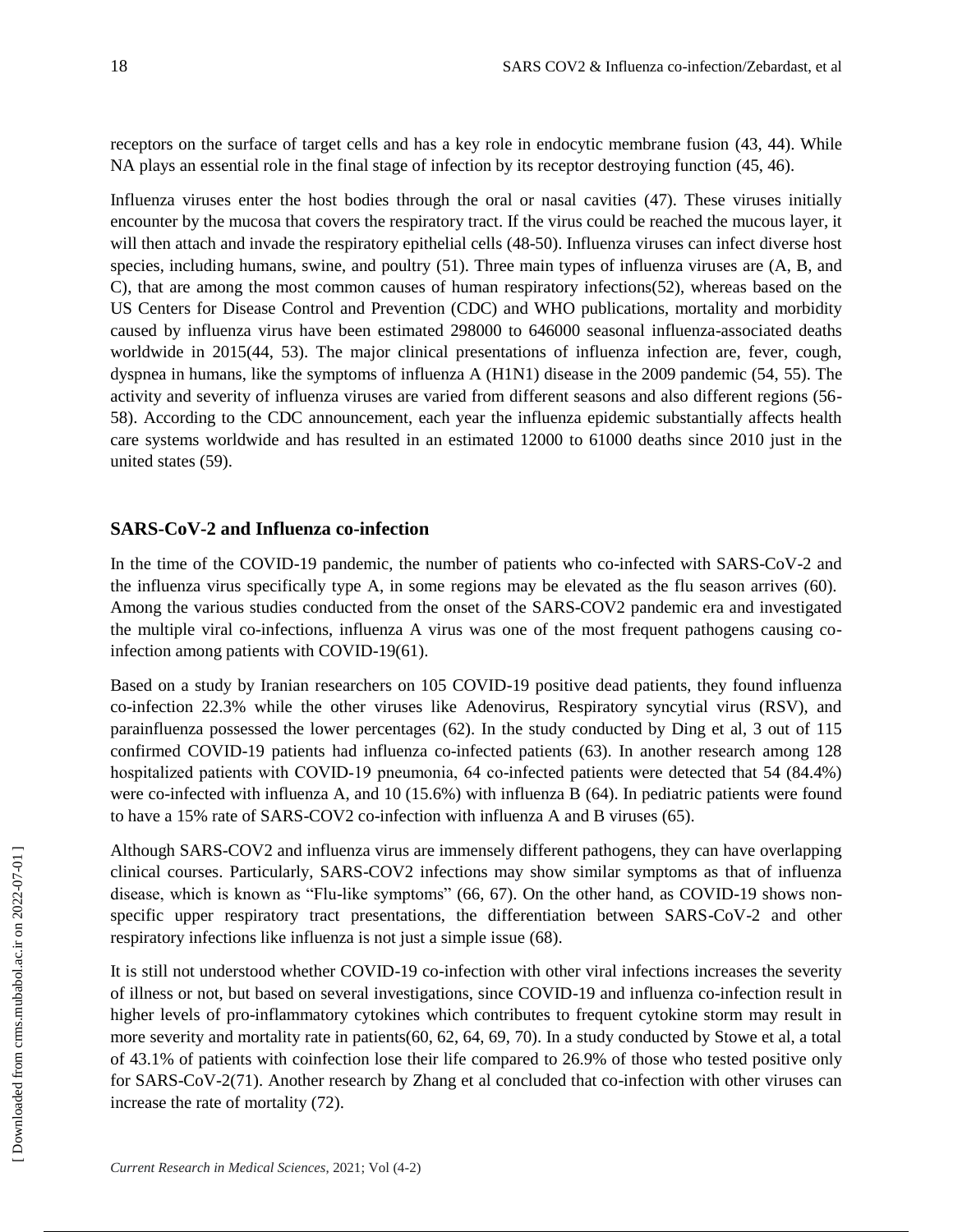Both viruses are primarily transmitted by respiratory droplets and close contact (73). The average duration of viral shedding was longer for patients with influenza coinfection (17 days vs 12 days) (64). While in another study the duration of viral shedding between two groups of influenza co-infected patients and patients without co-infection, were without differences (74).

One study indicated that the clinical presentations of patients with COVID-19 and influenza virus infection were similar to those who only had COVID-19 infection, but the symptoms of nasal tampon and pharyngalgia may be more prone to appear for those coinfection patients (63). Another research also found that the coinfection with influenza was not associated with an elevation in the severity of COVID-19 pneumonia (64).

Inversely, several studies showed that SARS-COV2 co-infection with other respiratory viruses may decrease the severity of the disease. It has been suggested that when SARS-COV2 infections are initiated simultaneously or after infection with another respiratory virus like influenza, it can be easily suppressed due to the activation of the host immune system. In these cases, SARS-COV2 infection is limited even if the patient is infected by a large inoculum of virus (75). Concordant with this study, another investigation found that this co-infection was associated with decreased risk of severity and death rate to 0.52 fold among COVID-19 confirmed patients (76).

### **Diagnosis and treatment**

SARS-CoV-2 coinfection with different pathogens may prevent accurate disease diagnosis (77). It is highly suggested to adding SARS-CoV-2 to the routine diagnostic systems during the COVID-19 pandemic (78). Since both diseases have common symptoms of fever and cough, it will be difficult to distinguish COVID-19 from other respiratory viral infection only by clinical manifestations (63, 79), so they should screen for the common respiratory pathogens with proper diagnostic tests (80). To make the best decision about treatment, It's reasonable to consider testing all patients presenting with Flu-like illness for different respiratory pathogens along with SARS-CoV-2(78, 81).

As the diagnostic kits are not sufficient enough and because of the low sensitivity of tests, coinfection cases like influenza virus can be misdiagnosed, so poses several challenges to the diagnosis and treatment of COVID-19(64, 82). In the study conducted by Yu et al, among 128 hospitalized patients with COVID-19 pneumonia, 64 cases were co-infected with influenza A and B (54(84.4%) and 10(15.6%), respectively). Among influenza coinfected patients, those treated with lopinavir/ritonavir showed faster pneumonia resolution during 2 weeks after symptom initiation (64).

#### **Prevention**

In the pandemic of COVID-19 and with the onset of the influenza season, the high incidence of this coinfection is inevitable (63). As COVID-19 doesn't have any successful drug or vaccine until now (November 20, 2020), So maximizing the universal influenza vaccination will probably decrease the hospital stays due to complications especially in the at-risk groups, and therefore facilitate the hospital and health systems from the burden of dealing with both COVID-19 and influenza at the same time(71, 83, 84).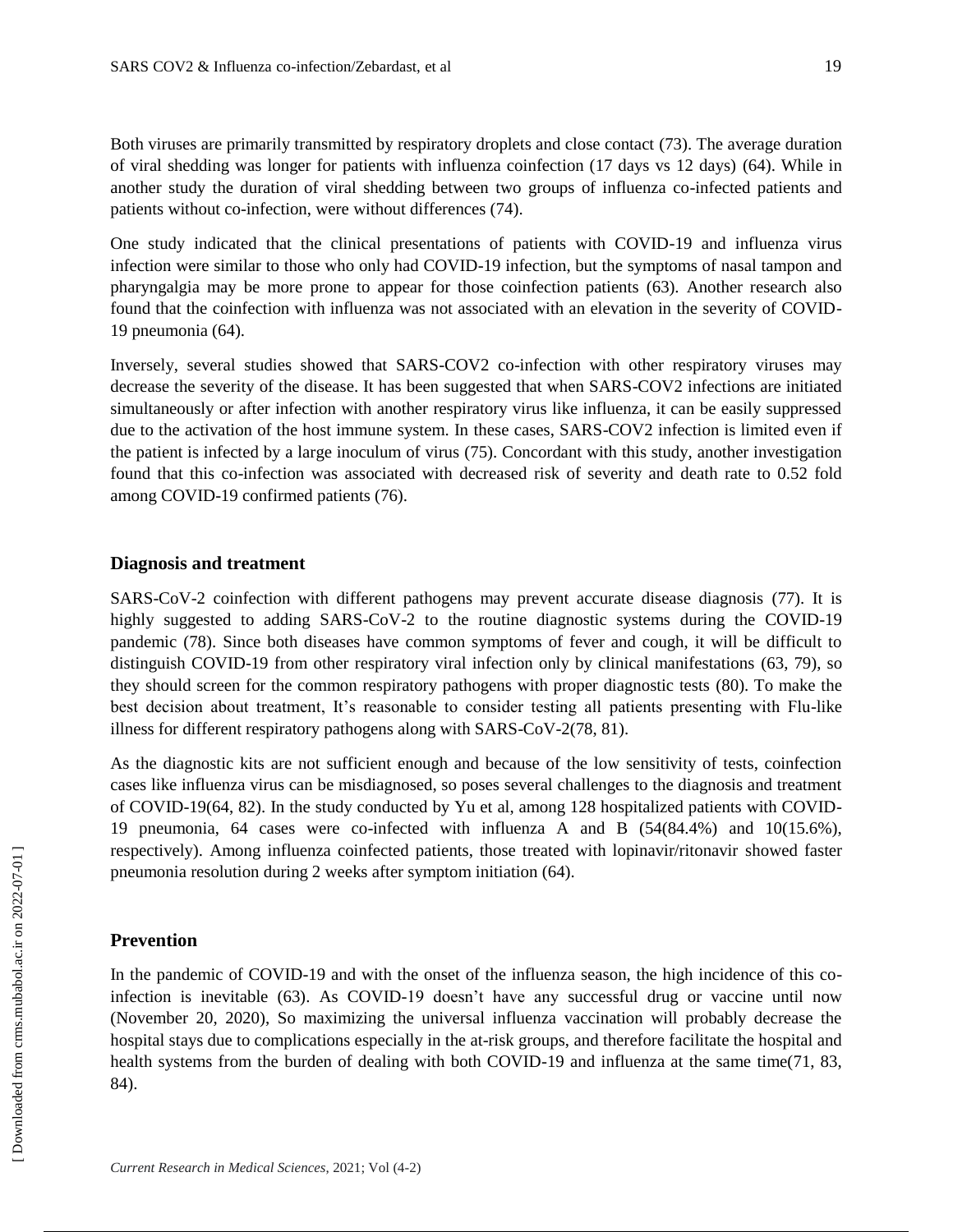Unfortunately, according to the CDC announcement, Flu vaccination coverage among adults was 37.1%, a decrease of 6.2 percentage points from the previous flu season in the 2017-2018 season (85). People should be encouraged to take vaccines against pathogens causing respiratory infections like influenza, to reduce the risk of co-infection, diagnostic difficulties, and inappropriate managing in the context of antiviral therapy and infection control (86).

Up to now, only a few studies have investigated the relationship between influenza vaccination and COVID-19 outcomes. All of these studies declared the role of influenza vaccination in reducing the risk of COVID-19 mortality rates (87-89). Although the exact mechanism of this relationship is not clear, according to previous studies, vaccination against one microorganism may affect the host's response to other infectious agents (90-97).

## **Conclusion**

We cannot ignore the co-infection of COVID-19 with other respiratory viruses, like the influenza virus, to make a point that we could provide the best and the most efficacious treatment to the patients. However, it is not clear COVID-19 and influenza lead to more severe disease or not, physicians and health care workers in epidemic regions, should pay more attention and consider COVID-19 as a potential diagnosis especially in combination with other viral causes, to provide the most effective treatment for patients. Actually, additional studies are needed in this area.

# **ORCID iD**

| Arghavan Zebardast | https://orcid.org/0000-0002-8263-241X/ |
|--------------------|----------------------------------------|
| Dr. Farzin Sadeghi | https://orcid.org/0000-0001-8599-3643  |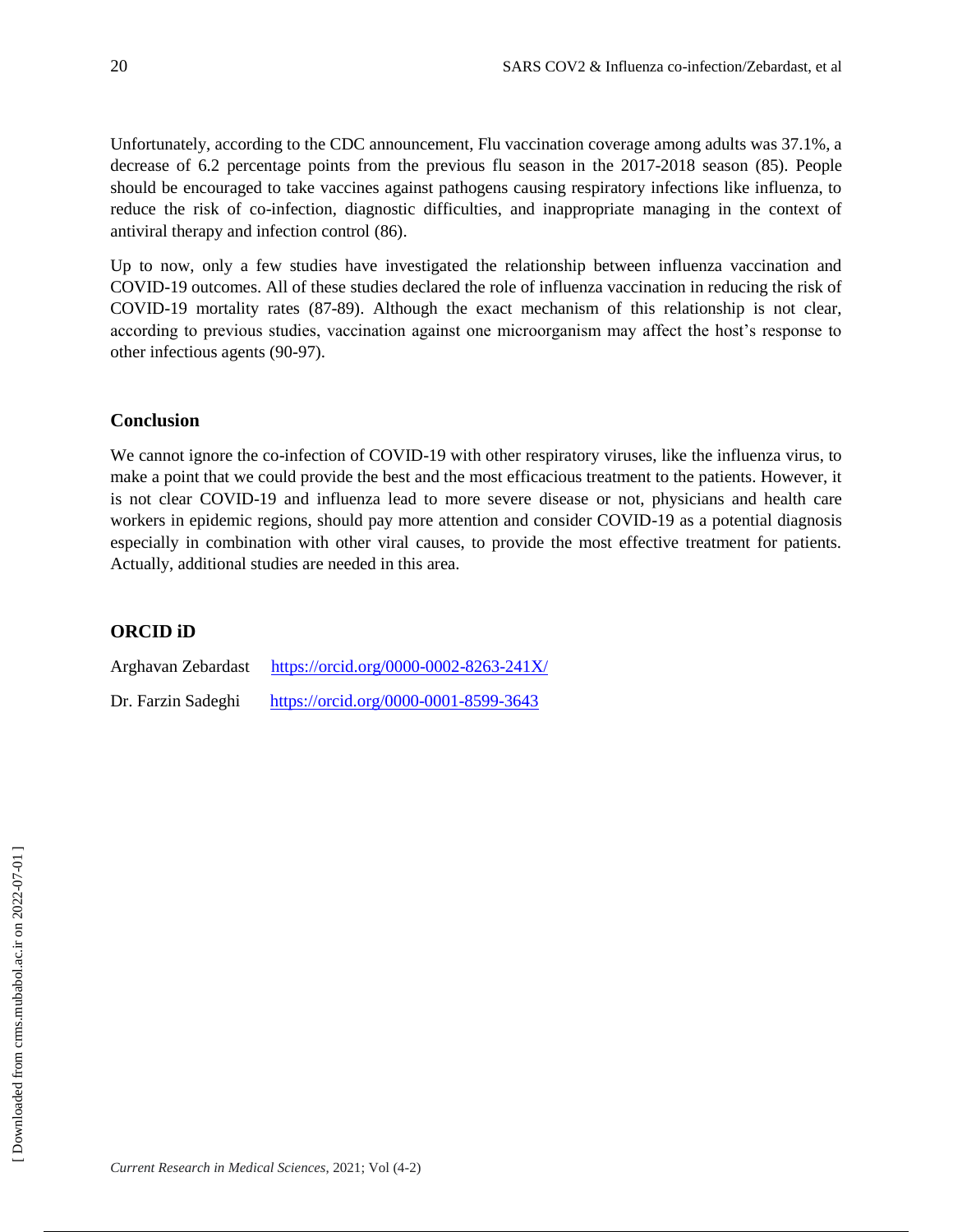#### **References**

1.Rothan HA, Byrareddy SN. The epidemiology and pathogenesis of coronavirus disease (COVID-19) outbreak. Journal of autoimmunity. 2020:102433.

2.Kim J-M, Chung Y-S, Jo HJ, Lee N-J, Kim MS, Woo SH, et al. Identification of Coronavirus Isolated from a Patient in Korea with COVID-19. Osong public health and research perspectives. 2020;11(1):3.

3.Spinelli A, Pellino G. COVID‐19 pandemic: perspectives on an unfolding crisis. The British journal of surgery. 2020.

4.Lie SA, Wong SW, Wong LT, Wong TGL, Chong SY. Practical considerations for performing regional anesthesia: lessons learned from the COVID-19 pandemic. Canadian Journal of Anesthesia/Journal canadien d'anesthésie. 2020:1-8.

5.Liu X, Zhang S. COVID‐19: Face masks and human‐to‐human transmission. Influenza and Other Respiratory Viruses. 2020.

6.Shereen MA, Khan S, Kazmi A, Bashir N, Siddique R. COVID-19 infection: Origin, transmission, and characteristics of human coronaviruses. Journal of Advanced Research. 2020.

7.Hâncean M-G, Perc M, Lerner J. Early spread of COVID-19 in Romania: imported cases from Italy and human-to-human transmission networks. Royal Society open science. 2020;7(7):200780.

8.Gulen M, Satar S. Uncommon presentation of COVID-19: Gastrointestinal bleeding. Clinics and Research in Hepatology and Gastroenterology. 2020;44(4):e72-e6.

9.Li Lq, Huang T, Wang Yq, Wang Zp, Liang Y, Huang Tb, et al. COVID‐19 patients' clinical characteristics, discharge rate, and fatality rate of meta‐analysis. Journal of medical virology. 2020;92(6):577-83.

10.Gu J, Han B, Wang J. COVID-19: gastrointestinal manifestations and potential fecal–oral transmission. Gastroenterology. 2020;158(6):1518-9.

11.Kotfis K, Skonieczna-Żydecka K. COVID-19: gastrointestinal symptoms and potential sources of 2019-nCoV transmission. Anaesthesiology intensive therapy. 2020;52(1).

12.Yang W, Yan F. Patients with RT-PCR-confirmed COVID-19 and normal chest CT. Radiology. 2020;295(2):E3-E.

13.Keilman LJ. Seasonal influenza (flu). Nursing Clinics. 2019;54(2):227-43.

14.Riphagen-Dalhuisen J, Gefenaite G, Hak E. Predictors of seasonal influenza vaccination among healthcare workers in hospitals: a descriptive meta-analysis. Occupational and environmental medicine. 2012;69(4):230-5.

15.Banning M. Influenza: incidence, symptoms and treatment. British journal of nursing. 2005;14(22):1192-7.

16.Monto AS, Gravenstein S, Elliott M, Colopy M, Schweinle J. Clinical signs and symptoms predicting influenza infection. Archives of internal medicine. 2000;160(21):3243-7.

17.Jackson ML, Chung JR, Jackson LA, Phillips CH, Benoit J, Monto AS, et al. Influenza vaccine effectiveness in the United States during the 2015–2016 season. New England Journal of Medicine. 2017;377(6):534-43.

18.Casado I, Domínguez A, Toledo D, Chamorro J, Force L, Soldevila N, et al. Effect of influenza vaccination on the prognosis of hospitalized influenza patients. Expert Review of Vaccines. 2016;15(3):425-32.

19.Gross PA, Hermogenes AW, Sacks HS, Lau J, Levandowski RA. The efficacy of influenza vaccine in elderly persons: a metaanalysis and review of the literature. Annals of Internal medicine. 1995;123(7):518-27.

20.Zhang J-j, Dong X, Cao Y-y, Yuan Y-d, Yang Y-b, Yan Y-q, et al. Clinical characteristics of 140 patients infected with SARS‐ CoV‐2 in Wuhan, China. Allergy. 2020.

21.World Health Organization Nc-nsRhwwiedn-c-t-gn-t-c-d-c--a-. World Health Organization, Novel coronavirus (2019-nCoV). situation Reports. https://www.who.int/emergencies/diseases/novel-coronavirus-2019/technical-guidance/naming-thecoronavirus-disease-(covid-2019)-and-the-virus-that-causes-it.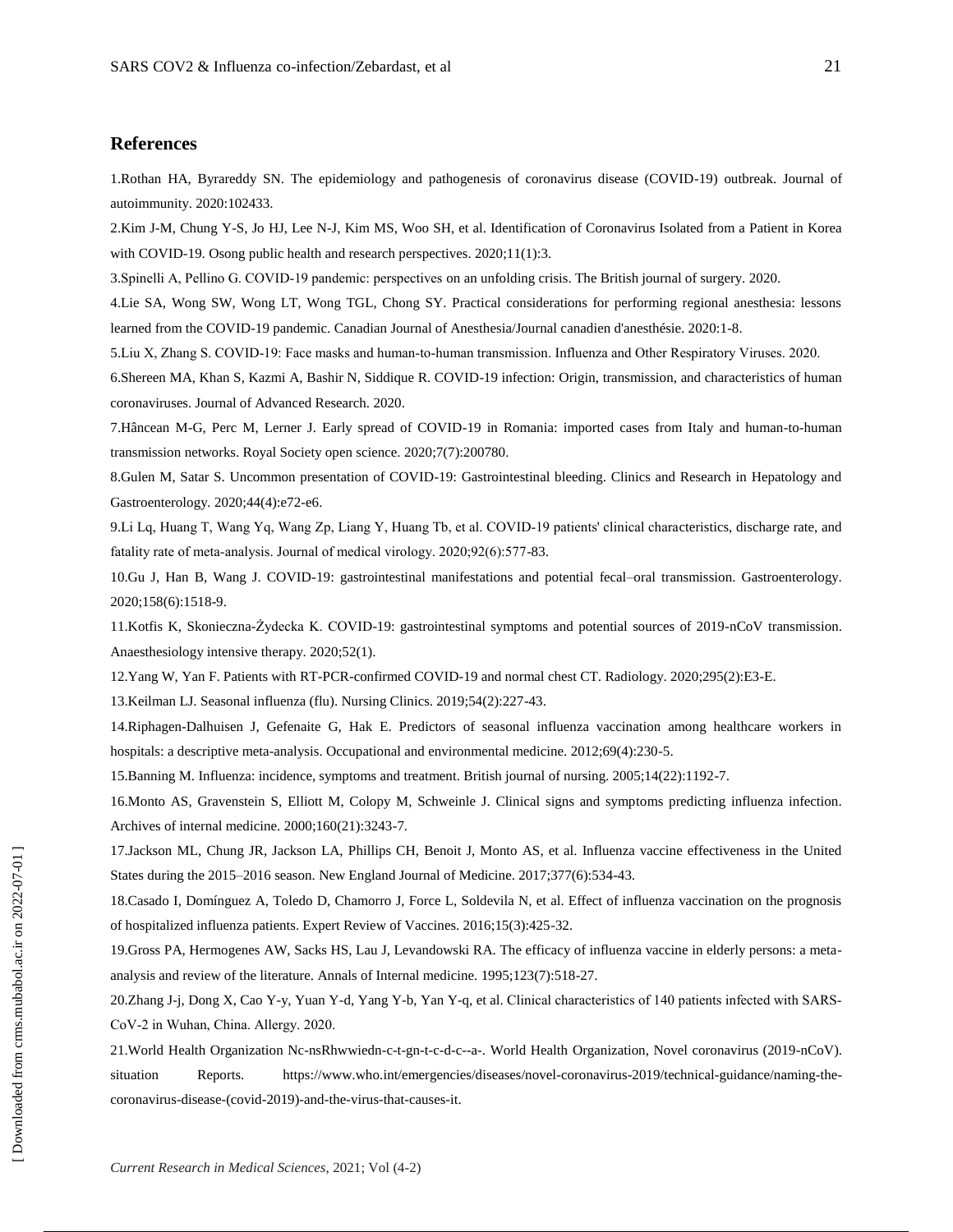22.Favalli EG, Ingegnoli F, De Lucia O, Cincinelli G, Cimaz R, Caporali R. COVID-19 infection and rheumatoid arthritis: Faraway, so close! Autoimmunity reviews. 2020:102523.

23.World Health Organization Nc-nsRhwwiedn-c-. World Health Organization, Novel coronavirus (2019-nCoV). situation Reports https://www.who.int/emergencies/diseases/novel-coronavirus-2019.

24.Imani-Saber Z, Vaseghi H, Mahdian M, Safari F, Ghadami M. Variable Clinical Manifestations of COVID-19; Viral and Human Genomes Talk. Iranian Journal of Allergy, Asthma and Immunology. 2020:1-15.

25.Chan RW, Chan MC, Agnihothram S, Chan LL, Kuok DI, Fong JH, et al. Tropism of and innate immune responses to the novel human betacoronavirus lineage C virus in human ex vivo respiratory organ cultures. Journal of virology. 2013;87(12):6604- 14.

26.Song W, Gui M, Wang X, Xiang Y. Cryo-EM structure of the SARS coronavirus spike glycoprotein in complex with its host cell receptor ACE2. PLoS pathogens. 2018;14(8):e1007236.

27.Liu Z, Xiao X, Wei X, Li J, Yang J, Tan H, et al. Composition and divergence of coronavirus spike proteins and host ACE2 receptors predict potential intermediate hosts of SARS‐CoV‐2. Journal of medical virology. 2020;92(6):595-601.

28.Han K, Blair RV, Iwanaga N, Liu F, Russell-Lodrigue KE, Qin Z, et al. Lung Expression of Human ACE2 Sensitizes the Mouse to SARS-CoV-2 Infection. American Journal of Respiratory Cell and Molecular Biology. 2020(ja).

29.Fan C, Li K, Ding Y, Lu WL, Wang J. ACE2 expression in kidney and testis may cause kidney and testis damage after 2019 nCoV infection. MedRxiv. 2020.

30.Qi F, Qian S, Zhang S, Zhang Z. Single cell RNA sequencing of 13 human tissues identify cell types and receptors of human coronaviruses. Biochemical and biophysical research communications. 2020.

31.Saeidi M, Kalantari M, Dordizadeh Basirabad E, Entezari M. ACE-2; an Entry Receptor for SARS-CoV-2. Journal of Marine Medicine. 2020;2(1):33-40.

32.Chowdhury R, Maranas CD. Biophysical characterization of the SARS-CoV2 spike protein binding with the ACE2 receptor explains increased COVID-19 pathogenesis. BioRxiv. 2020.

33.Greenland JR, Michelow MD, Wang L, London MJ. COVID-19 infection: implications for perioperative and critical care physicians. Anesthesiology. 2020;132(6):1346-61.

34.Shi Y, Wang Y, Shao C, Huang J, Gan J, Huang X, et al. COVID-19 infection: the perspectives on immune responses. Nature Publishing Group; 2020.

35.Kotfis K, Skonieczna-Żydecka K. COVID-19: gastrointestinal symptoms and potential sources of SARS-CoV-2 transmission. Anaesthesiology intensive therapy. 2020;52(2):171.

36.Cheung KS, Hung IF, Chan PP, Lung K, Tso E, Liu R, et al. Gastrointestinal manifestations of SARS-CoV-2 infection and virus load in fecal samples from the Hong Kong cohort and systematic review and meta-analysis. Gastroenterology. 2020.

37.Mao L, Wang M, Chen S, He Q, Chang J, Hong C, et al. Neurological manifestations of hospitalized patients with COVID-19 in Wuhan, China: a retrospective case series study. 2020.

38.Wang H-Y, Li X-L, Yan Z-R, Sun X-P, Han J, Zhang B-W. Potential neurological symptoms of COVID-19. Therapeutic Advances in Neurological Disorders. 2020;13:1756286420917830.

39.Gupta A, Madhavan MV, Sehgal K, Nair N, Mahajan S, Sehrawat TS, et al. Extrapulmonary manifestations of COVID-19. Nature medicine. 2020;26(7):1017-32.

40.Lang M, Som A, Carey D, Reid N, Mendoza DP, Flores EJ, et al. Pulmonary vascular manifestations of COVID-19 pneumonia. Radiology: Cardiothoracic Imaging. 2020;2(3):e200277.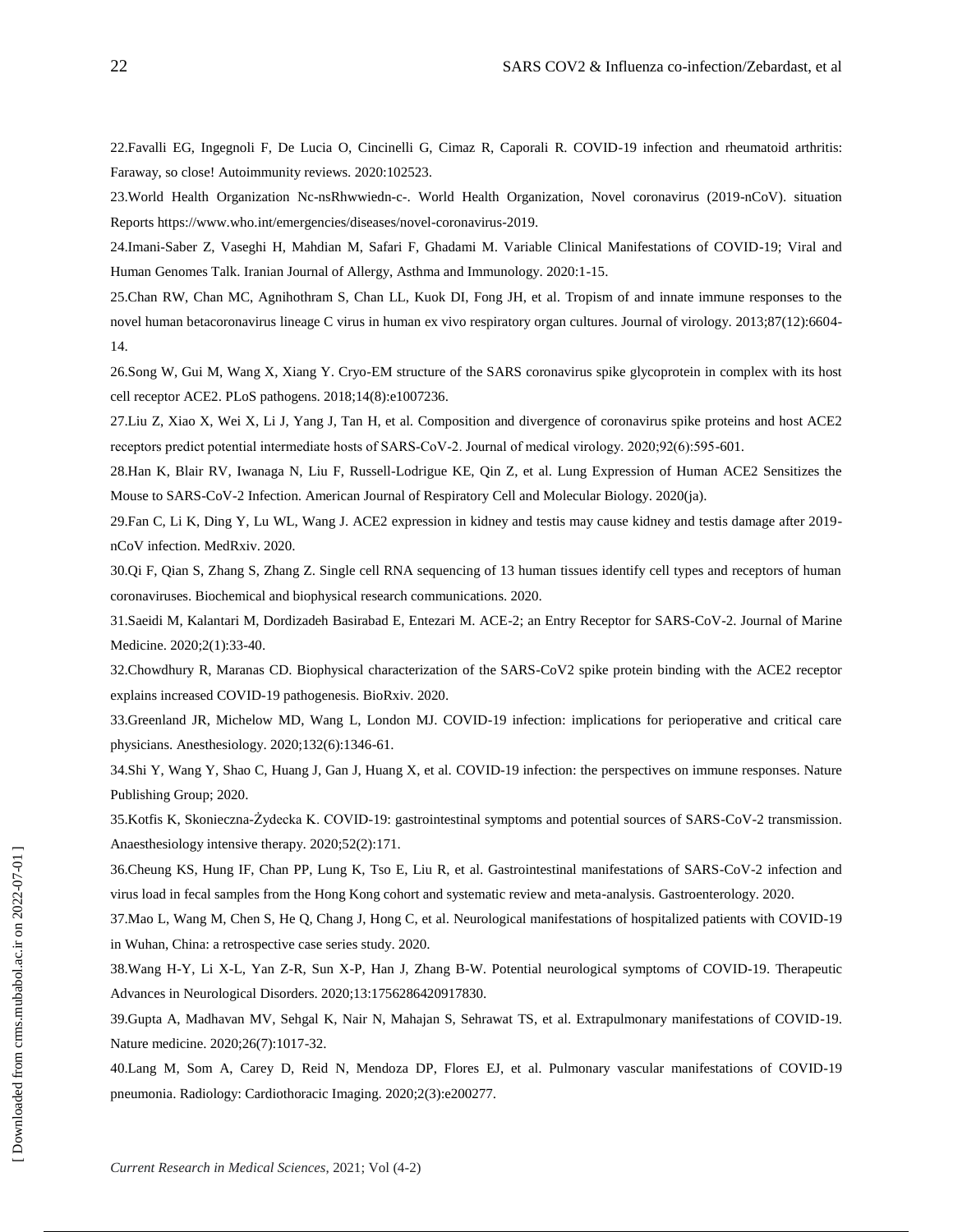41.Dawson WK, Lazniewski M, Plewczynski D. RNA structure interactions and ribonucleoprotein processes of the influenza A virus. Briefings in functional genomics. 2018;17(6):402-14.

42.Gaymard A, Le Briand N, Frobert E, Lina B, Escuret V. Functional balance between neuraminidase and haemagglutinin in influenza viruses. Clinical Microbiology and Infection. 2016;22(12):975-83.

43.Sriwilaijaroen N, Suzuki Y. Molecular basis of the structure and function of H1 hemagglutinin of influenza virus. Proceedings of the Japan Academy, Series B. 2012;88(6):226-49.

44.Bächi T, Yewdell JW, Gerhard W. Antigenic alterations of the influenza virus hemagglutinin during the infectious cycle. Segmented Negative Strand Viruses: Elsevier; 1984. p. 247-52.

45.McAuley JL, Gilbertson BP, Trifkovic S, Brown LE, McKimm-Breschkin JL. Influenza virus neuraminidase structure and functions. Frontiers in microbiology. 2019;10:39.

46.Bradley KC, Galloway SE, Lasanajak Y, Song X, Heimburg-Molinaro J, Yu H, et al. Analysis of influenza virus hemagglutinin receptor binding mutants with limited receptor recognition properties and conditional replication characteristics. Journal of virology. 2011;85(23):12387-98.

47.Richard M, van den Brand JM, Bestebroer TM, Lexmond P, de Meulder D, Fouchier RA, et al. Influenza A viruses are transmitted via the air from the nasal respiratory epithelium of ferrets. Nature communications. 2020;11(1):1-11.

48.Ito R, Ozaki YA, Yoshikawa T, Hasegawa H, Sato Y, Suzuki Y, et al. Roles of anti-hemagglutinin IgA and IgG antibodies in different sites of the respiratory tract of vaccinated mice in preventing lethal influenza pneumonia. Vaccine. 2003;21(19- 20):2362-71.

49.Manicassamy B, Manicassamy S, Belicha-Villanueva A, Pisanelli G, Pulendran B, García-Sastre A. Analysis of in vivo dynamics of influenza virus infection in mice using a GFP reporter virus. Proceedings of the National Academy of Sciences. 2010;107(25):11531-6.

50.Perrone LA, Plowden JK, García-Sastre A, Katz JM, Tumpey TM. H5N1 and 1918 pandemic influenza virus infection results in early and excessive infiltration of macrophages and neutrophils in the lungs of mice. PLoS Pathog. 2008;4(8):e1000115.

51.Borkenhagen LK, Salman MD, Ma M-J, Gray GC. Animal influenza virus infections in humans: A commentary. International Journal of Infectious Diseases. 2019;88:113-9.

52.Grunberg M, Sno R, Adhin MR. Epidemiology of respiratory viruses in patients with severe acute respiratory infections and influenza‐like illness in Suriname. Influenza and Other Respiratory Viruses. 2020.

53.Troeger CE, Blacker BF, Khalil IA, Zimsen SR, Albertson SB, Abate D, et al. Mortality, morbidity, and hospitalisations due to influenza lower respiratory tract infections, 2017: an analysis for the Global Burden of Disease Study 2017. The Lancet respiratory medicine. 2019;7(1):69-89.

54.Liem NT, Tung CV, Hien ND, Hien TT, Chau NQ, Long HT, et al. Clinical features of human influenza A (H5N1) infection in Vietnam: 2004–2006. Clinical Infectious Diseases. 2009;48(12):1639-46.

55.Calitri C, Gabiano C, Garazzino S, Pinon M, Zoppo M, Cuozzo M, et al. Clinical features of hospitalised children with 2009 H1N1 influenza virus infection. European journal of pediatrics. 2010;169(12):1511-5.

56.Eick AA, Uyeki TM, Klimov A, Hall H, Reid R, Santosham M, et al. Maternal influenza vaccination and effect on influenza virus infection in young infants. Archives of pediatrics & adolescent medicine. 2011;165(2):104-11.

57.Tamerius J, Uejio C, Koss J. Seasonal characteristics of influenza vary regionally across US. PloS one. 2019;14(3):e0212511.

58.Rizzo C, Bella A, Viboud C, Simonsen L, Miller MA, Rota MC, et al. Trends for influenza-related deaths during pandemic and epidemic seasons, Italy, 1969–2001. Emerging infectious diseases. 2007;13(5):694.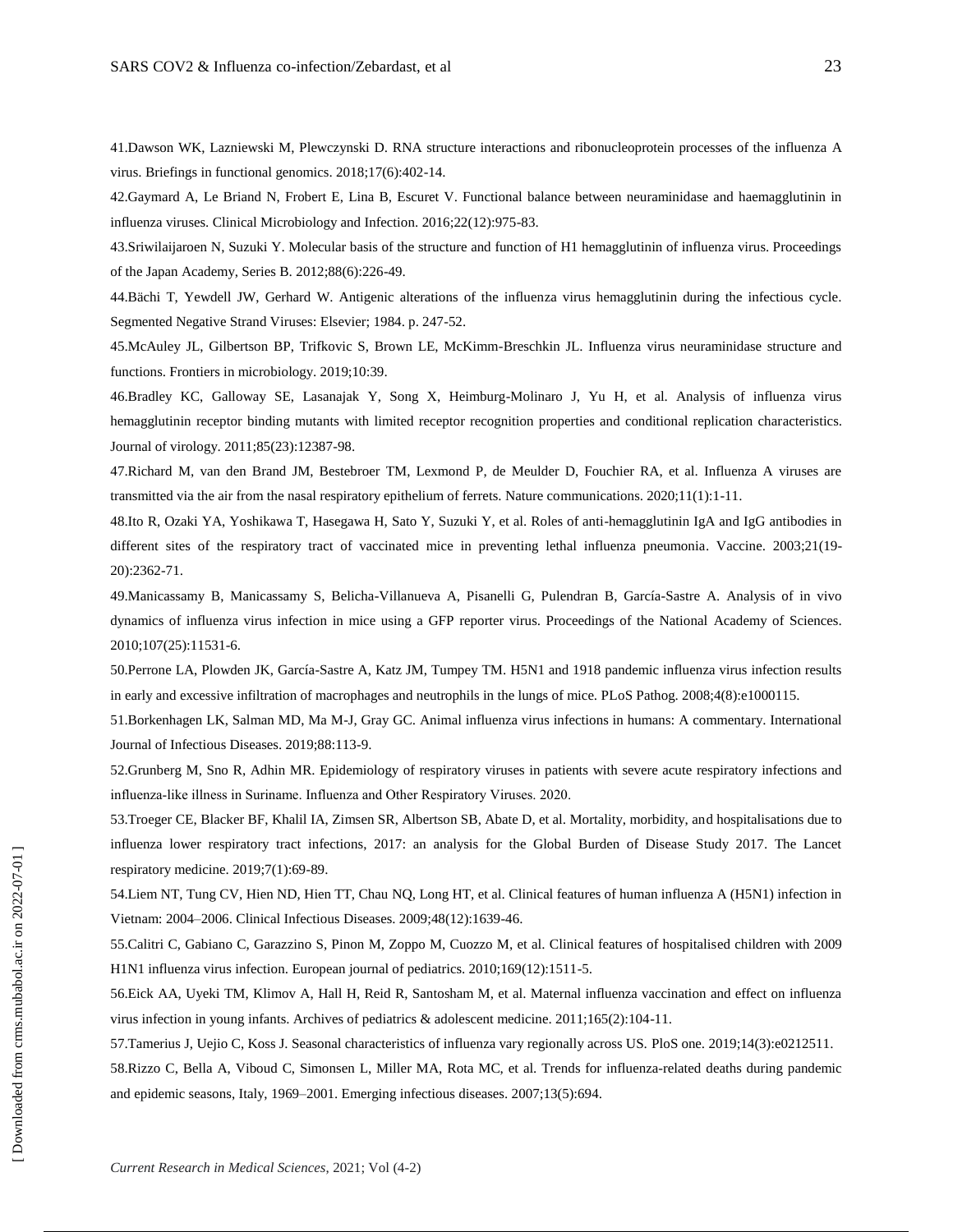59.https://www.cdc.gov/flu/about/burden/index.html CfDCaPC. Centers for Disease Control and Prevention (CDC): https://www.cdc.gov/flu/about/burden/index.html

60.Ma S, Lai X, Chen Z, Tu S, Qin K. Clinical Characteristics of Critically Ill Patients Co-infected with SARS-CoV-2 and the Influenza Virus in Wuhan, China. International Journal of Infectious Diseases. 2020.

61.Lai C-C, Wang C-Y, Hsueh P-R. Co-infections among patients with COVID-19: The need for combination therapy with nonanti-SARS-CoV-2 agents? Journal of Microbiology, Immunology and Infection. 2020.

62.Hashemi SA, Safamanesh S, Ghafouri M, Taghavi MR, Mohajeri Zadeh Heydari MS, Abad HNA, et al. Co‐infection with COVID‐19 and Influenza A Virus in two died patients with Acute Respiratory Syndrome, Bojnurd, Iran. Journal of Medical Virology. 2020.

63.Ding Q, Lu P, Fan Y, Xia Y, Liu M. The clinical characteristics of pneumonia patients coinfected with 2019 novel coronavirus and influenza virus in Wuhan, China. Journal of medical virology. 2020.

64.Yu C, Zhang Z, Guo Y, Shi J, Pei G, Yao Y, et al. Lopinavir/ritonavir is associated with pneumonia resolution in COVID‐19 patients with influenza coinfection: A retrospective matched‐pair cohort study. Journal of medical virology. 2020.

65.Xia W, Shao J, Guo Y, Peng X, Li Z, Hu D. Clinical and CT features in pediatric patients with COVID‐19 infection: Different points from adults. Pediatric pulmonology. 2020;55(5):1169-74.

66.Azekawa S, Namkoong H, Mitamura K, Kawaoka Y, Saito F. Co-infection with SARS-CoV-2 and influenza A virus. IDCases. 2020:e00775.

67.Vacchiano V, Riguzzi P, Volpi L, Tappatà M, Avoni P, Rizzo G, et al. Early neurological manifestations of hospitalized COVID-19 patients. Neurological Sciences. 2020;41(8):2029-31.

68.Bhatraju PK, Ghassemieh BJ, Nichols M, Kim R, Jerome KR, Nalla AK, et al. Covid-19 in critically ill patients in the Seattle region—case series. New England Journal of Medicine. 2020;382(21):2012-22.

69.Iacobucci G. Covid-19: Risk of death more than doubled in people who also had flu, English data show. British Medical Journal Publishing Group; 2020.

70.Yue H, Zhang M, Xing L, Wang K, Rao X, Liu H, et al. The epidemiology and clinical characteristics of co‐infection of SARS-CoV-2 and influenza viruses in patients during COVID-19 outbreak. Journal of Medical Virology. 2020.

71.Stowe J, Tessier E, Zhao H, Guy R, Muller-Pebody B, Zambon M, et al. Interactions between SARS-CoV-2 and Influenza and the impact of coinfection on disease severity: A test negative design. MedRxiv. 2020.

72.Zhang G, Hu C, Luo L, Fang F, Chen Y, Li J, et al. Clinical features and short-term outcomes of 221 patients with COVID-19 in Wuhan, China. Journal of Clinical Virology. 2020:104364.

73.Solomon DA, Sherman AC, Kanjilal S. Influenza in the COVID-19 Era. Jama. 2020;324(13):1342-3.

74.Tong X, Xu X, Lv G, Wang H, Cheng A, Wang D, et al. Clinical characteristics and outcome of influenza virus infection among adults hospitalized with severe COVID-19: A retrospective cohort study from Wuhan, China. 2020.

75.Pinky L, Dobrovolny HM. SARS‐CoV‐2 coinfections: Could influenza and the common cold be beneficial? Journal of Medical Virology. 2020.

76.Wang G, Xie M, Ma J, Guan J, Song Y, Wen Y, et al. Is Co-Infection with Influenza Virus a Protective Factor of COVID-19? 2020.

77.Zhu X, Ge Y, Wu T, Zhao K, Chen Y, Wu B, et al. Co-infection with respiratory pathogens among COVID-2019 cases. Virus Research. 2020;285:198005.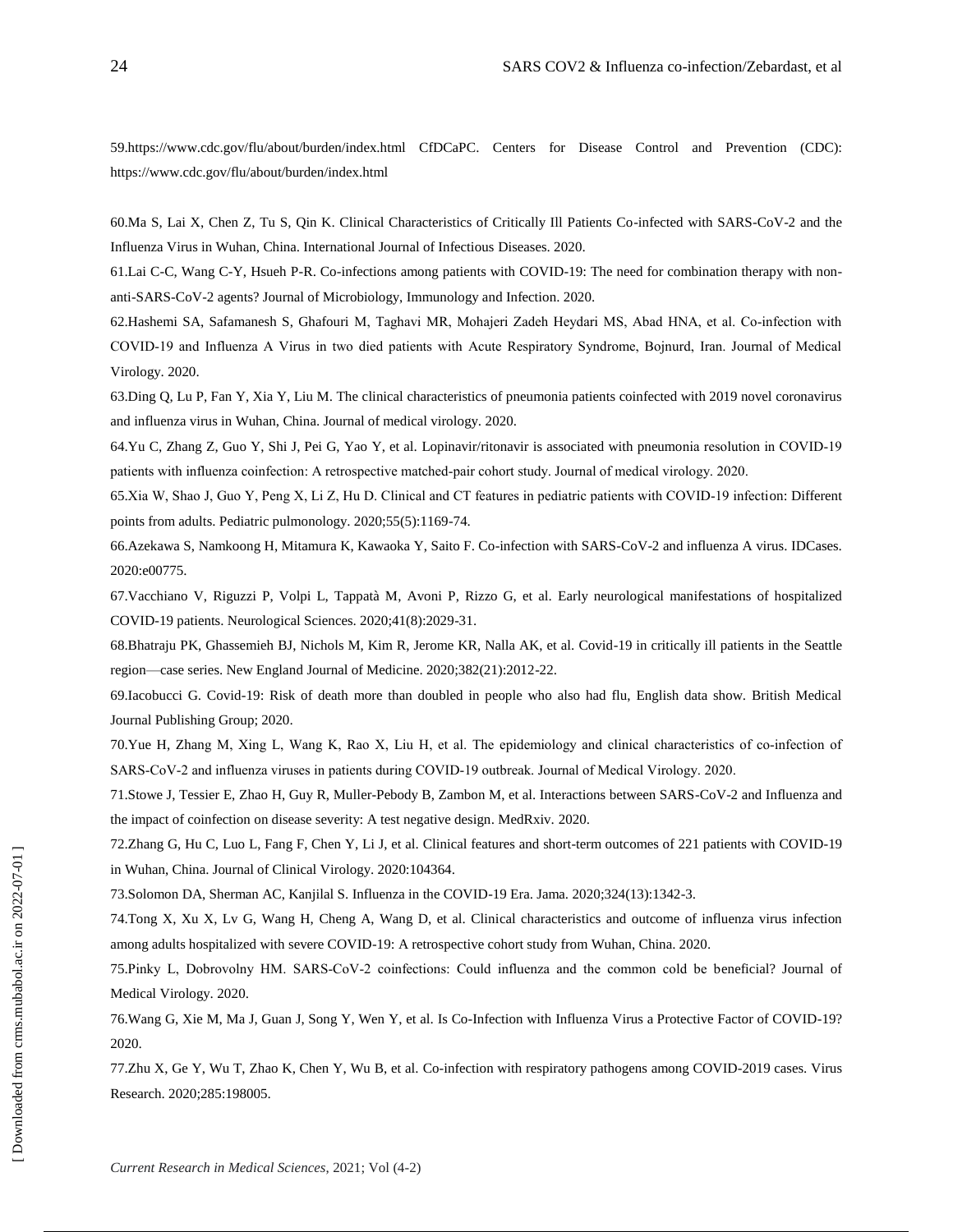78.Xing Q, Li G-j, Xing Y-h, Chen T, Li W-j, Ni W, et al. Precautions are needed for COVID-19 patients with coinfection of common respiratory pathogens. 2020.

79.Huang C, Wang Y, Li X, Ren L, Zhao J, Hu Y, et al. Clinical features of patients infected with 2019 novel coronavirus in Wuhan, China. The lancet. 2020;395(10223):497-506.

80.Gayam V, Konala VM, Naramala S, Garlapati PR, Merghani MA, Regmi N, et al. Presenting characteristics, comorbidities, and outcomes of patients coinfected with COVID‐19 and Mycoplasma pneumoniae in the USA. Journal of Medical Virology. 2020.

81. Khaddour K, Sikora A, Tahir N, Nepomuceno D, Huang T. Case report: the importance of novel coronavirus disease (COVID-19) and coinfection with other respiratory pathogens in the current pandemic. The American Journal of Tropical Medicine and Hygiene. 2020;102(6):1208-9.

82. Wu X, Cai Y, Huang X, Yu X, Zhao L, Wang F, et al. Co-infection with SARS-CoV-2 and influenza A virus in patient with pneumonia, China. Emerging infectious diseases. 2020;26(6):1324.

83. https://www.cdc.gov/vaccines/pandemic-guidance/index.html CfDCaPC.

Centers for Disease Control and Prevention (CDC): https://www.cdc.gov/vaccines/pandemic-guidance/index.html.

84. Amato M, Werba JP, Frigerio B, Coggi D, Sansaro D, Ravani A, et al. Relationship between Influenza Vaccination Coverage Rate and COVID-19 Outbreak: An Italian Ecological Study. Vaccines. 2020;8(3):535.

85. https://www.cdc.gov/flu/fluvaxview/coverage-1718estimates.htm CfDCaPC. Centers for Disease Control and Prevention (CDC): https://www.cdc.gov/flu/fluvaxview/coverage-1718estimates.htm.

86. Konala VM, Adapa S, Gayam V, Naramala S, Daggubati SR, Kammari CB, et al. Co-infection with Influenza A and COVID-19. European Journal of Case Reports in Internal Medicine. 2020;7(5).

87. Fink G, Orlova-Fink N, Schindler T, Grisi S, Ferrer AP, Daubenberger C, et al. Inactivated trivalent influenza vaccine is associated with lower mortality among Covid-19 patients in Brazil. MedRxiv. 2020.

88. Zanettini C, Omar M, Dinalankara W, Imada EL, Colantuoni E, Parmigiani G, et al. Influenza Vaccination and COVID19 Mortality in the USA. MedRxiv. 2020.

89. Marín‐Hernández D, Schwartz RE, Nixon DF. Epidemiological Evidence for Association between Higher Influenza Vaccine Uptake in the Elderly and Lower COVID‐19 Deaths in Italy. Journal of Medical Virology. 2020.

90. O'Neill LAJ, Netea MG. BCG-induced trained immunity: can it offer protection against COVID-19? Nat Rev Immunol. 2020;20(6):335-7.

91. Miller A, Reandelar MJ, Fasciglione K, Roumenova V, Li Y, Otazu GH. Correlation between universal BCG vaccination policy and reduced morbidity and mortality for COVID-19: an epidemiological study. MedRxiv. 2020.

92. Horns F, Dekker CL, Quake SR. Memory B cell activation, broad anti-influenza antibodies, and bystander activation revealed by single-cell transcriptomics. Cell Reports. 2020;30(3):905-13. e6.

93. Rieckmann A, Villumsen M, Hønge BL, Sørup S, Rodrigues A, Da Silva ZJ, et al. Phase-out of smallpox vaccination and the female/male HIV-1 prevalence ratio: an ecological study from Guinea-Bissau. BMJ open. 2019;9(10).

94. Wolff GG. Influenza vaccination and respiratory virus interference among Department of Defense personnel during the 2017– 2018 influenza season. Vaccine. 2020;38(2):350-4.

95. Zeng Q, Khan K, Wu J, Zhu H. The utility of preemptive mass influenza vaccination in controlling a SARS outbreak during flu season. Mathematical Biosciences & Engineering. 2007;4(4):739.